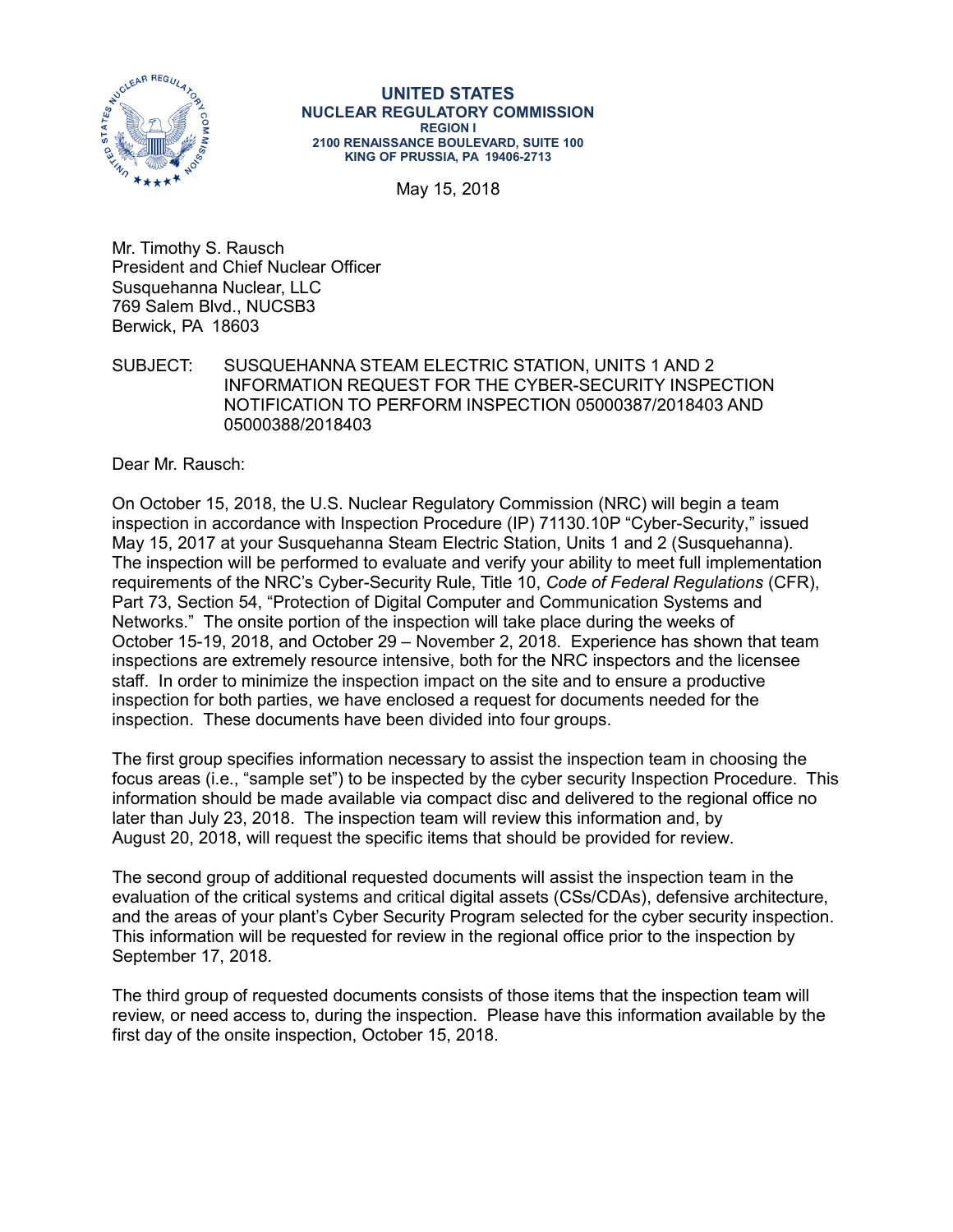T. Rausch 2

The fourth group of information is necessary to aid the inspection team in tracking issues identified as a result of the inspection. It is requested that this information be provided to the lead inspector as the information is generated during the inspection. It is important that all of these documents are up to date and complete in order to minimize the number of additional documents requested during the preparation and/or the onsite portions of the inspection.

The lead inspector for this inspection is Jigar Patel. We understand that our regulatory contact for this inspection is Mr. Charlie Manges of your organization. If there are any questions about the inspection or the material requested, please contact the lead inspector at 610-337-5188 or via e-mail at [Jigar.Patel1@nrc.gov.](mailto:Jigar.Patel1@nrc.gov)

This letter does not contain new or amended information collection requirements subject to the Paperwork Reduction Act of 1995 (44 U.S.C. 3501 et seq.). Existing information collection requirements were approved by the Office of Management and Budget, control number 3150-0011. The NRC may not conduct or sponsor, and a person is not required to respond to, a request for information or an information collection requirement unless the requesting document displays a currently valid Office of Management and Budget control number.

This letter and its enclosure will be available for public inspection and copying at http://www.nrc.gov/reading-rm/adams.html and at the NRC's Public Document Room in accordance with 10 CFR 2.390, "Public Inspections, Exemptions, Requests for Withholding."

Sincerely,

**/RA/**

Glenn T. Dentel, Chief Engineering Branch 2 Division of Reactor Safety

Docket Nos. 50-387 and 50-388 License Nos. NPF-14 and NPF-22

Enclosure: Susquehanna Steam Electric Station Cyber Security Inspection Document Request

cc w/encl: Distribution via ListServ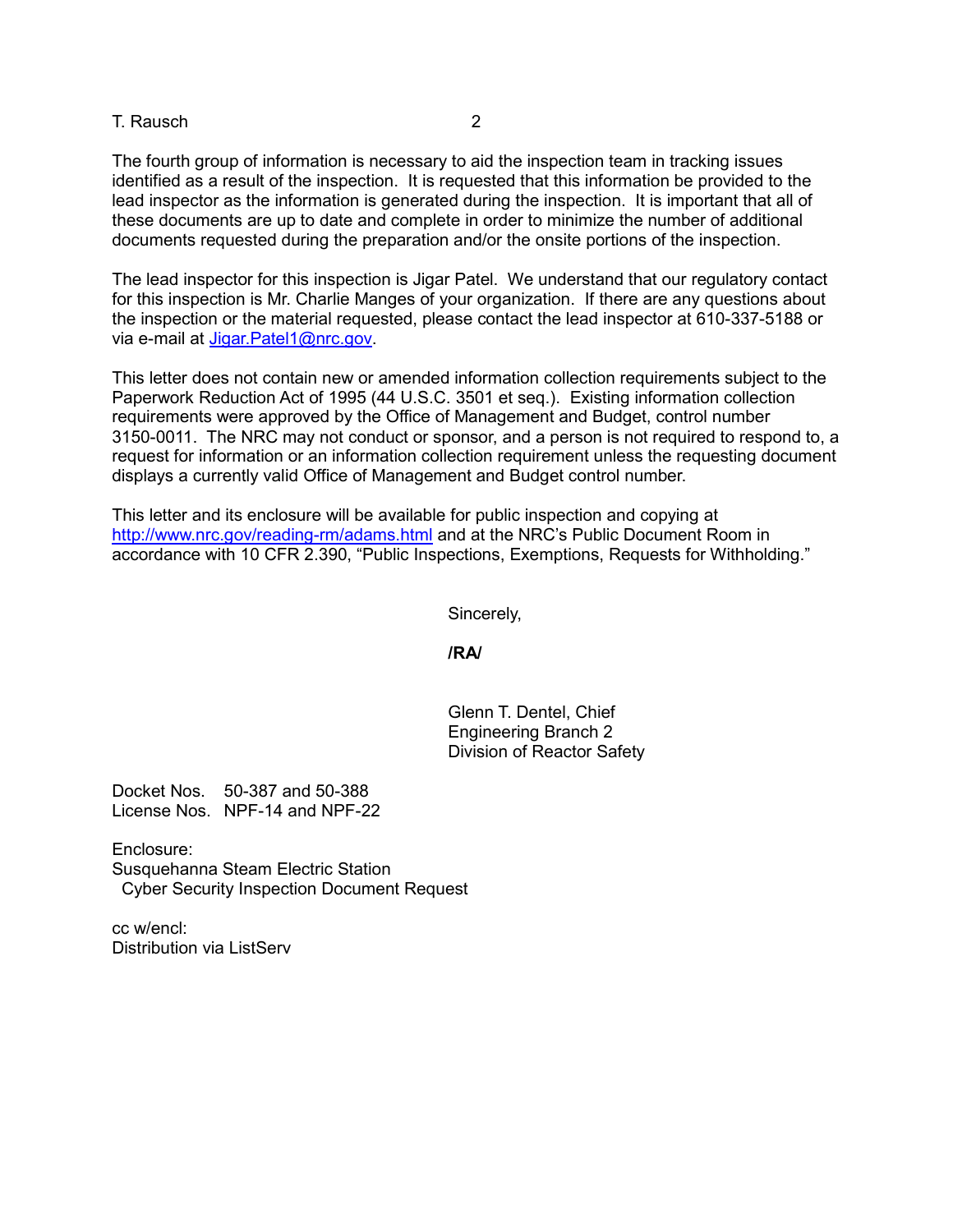SUBJECT: SUSQUEHANNA STEAM ELECTRIC STATION, UNITS 1 AND 2 INFORMATION REQUEST FOR THE CYBER-SECURITY INSPECTION NOTIFICATION TO PERFORM INSPECTION 05000387/2018403 AND 05000388/2018403 DATED MAY 15, 2018

Distribution: (via e-mail) DLew, RA DCollins, DRA MGray, DRP DPelton, DRP MFerdas, DRP JYerokun, DRS BWelling, DRS JKrafty, BC SBarber, DRP ATurilin, DRP

LMicewski, SRI TDaun, DRP, RI JPatel, DRS GDentel, DRS AGould, DRP, AA JBowen, RI, OEDO RidsNrrPMSusquehanna Resource RidsNrrDorlLpl1 Resource ROPreports Resource

DOCUMENT NAME: G:\DRS\Engineering Branch 2\Patel J\Cyber Security Inspection\RFI\Susquehanna\_CyberFI\_120d RFI Letter.docx ADAMS ACCESSION NUMBER: ML18136A614

| ⊠ SUNSI Review |               | ☑<br>Non-Sensitive<br>Sensitive | ☑<br><b>Publicly Available</b><br>Non-Publicly Available |
|----------------|---------------|---------------------------------|----------------------------------------------------------|
| <b>OFFICE</b>  | RI/DRS        | <b>RI/DRS</b>                   |                                                          |
| <b>NAME</b>    | <b>JPatel</b> | <b>GDentel</b>                  |                                                          |
| <b>DATE</b>    | 05/14/18      | 05/15/18                        |                                                          |

**OFFICIAL RECORD COPY**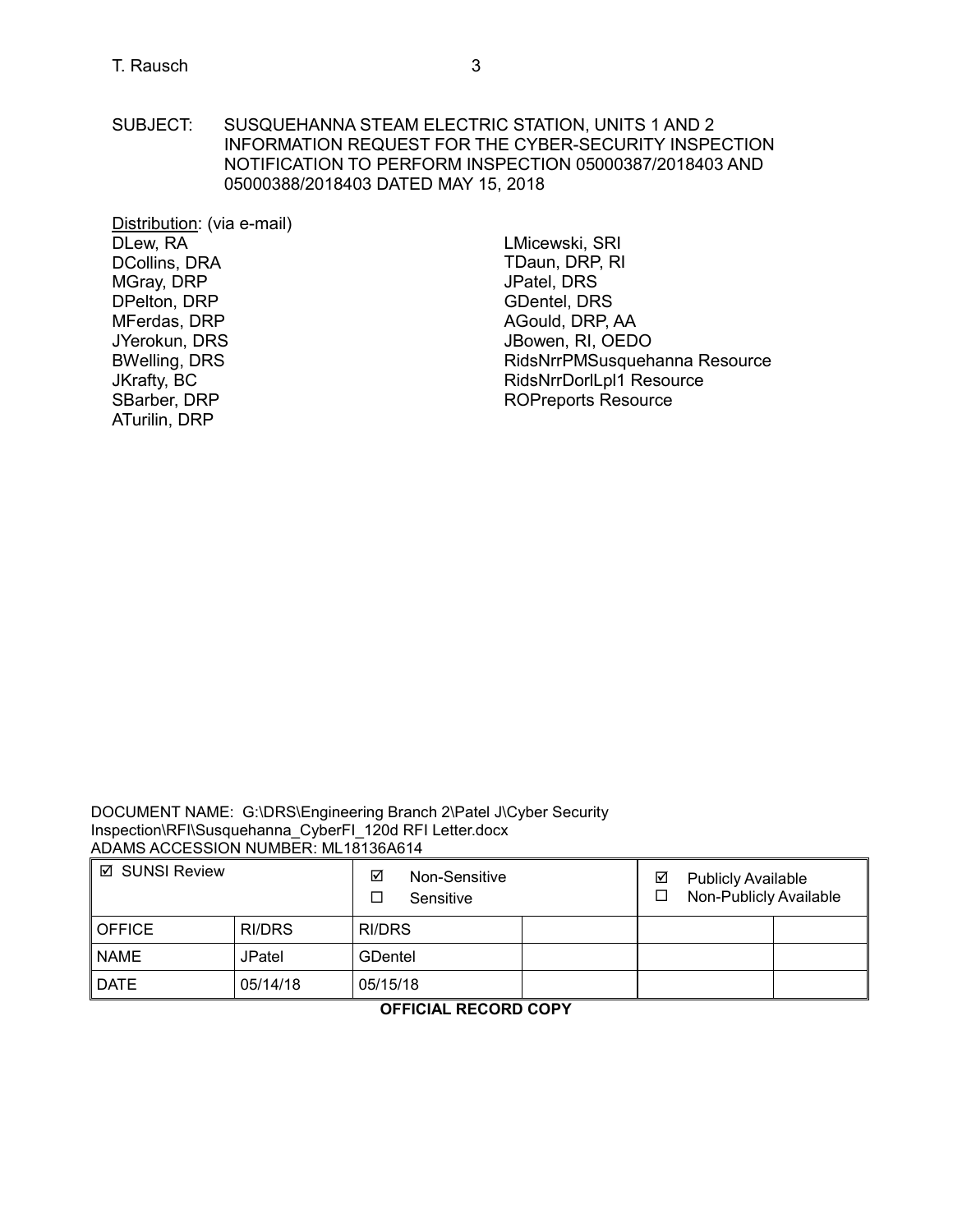| Inspection Report:           | 05000387/2018403 and 05000388/2018403                                                                                                                                                      |                                                      |
|------------------------------|--------------------------------------------------------------------------------------------------------------------------------------------------------------------------------------------|------------------------------------------------------|
| <b>Inspection Dates:</b>     | October 15 – 19, 2018 and October 29 – November 2, 2018                                                                                                                                    |                                                      |
| <b>Inspection Procedure:</b> | IP 71130.10P, "Cyber-Security," Issue Date May 15, 2017                                                                                                                                    |                                                      |
| Reference:                   | Guidance Document for Development of the Request for<br>Information (RFI) and Notification Letter for Full-Implementation of<br>the Cyber Security Inspection, Issue Date October 26, 2017 |                                                      |
| NRC Inspectors:              | Jigar Patel, Lead<br>610-337-5188<br>Jigar.Patel1@nrc.gov                                                                                                                                  | Louis Dumont<br>610-337-5183<br>Louis.Dumont@nrc.gov |
| <b>NRC Contractors:</b>      | Alan Konkal<br>Alan.Konkal@nrc.gov                                                                                                                                                         | <b>Timothy Wright</b><br>Timothy.Wright@nrc.gov      |
| <b>NRC Observers:</b>        | <b>Catherine Allen</b><br>301-287-3620<br>Catherine.Allen@nrc.gov                                                                                                                          |                                                      |

### **I. Information Requested for In-Office Preparation**

The initial request for information (i.e., first RFI) concentrates on providing the inspection team with the general information necessary to select appropriate components and Cyber Security Program (CSP) elements to develop a site-specific inspection plan.

The first RFI is used to identify the list of critical systems and critical digital assets (CSs/CDAs) plus operational and management (O&M) security control portions of the CSP to be chosen as the "sample set" required to be inspected by the cyber security IP. The first RFI's requested information is specified below in Table RFI #1. The Table RFI #1 information is requested to be provided to the regional office by July 23, 2018, or sooner, to facilitate the selection of the specific items that will be reviewed during the onsite inspection weeks. All requests for information shall follow the Table RFI #1 and the guidance document referenced above.

The required Table RFI #1 information shall be provided on compact disc (CD) to the lead inspector by July 23, 2018. Please provide four copies of each CD submitted (i.e., one for each inspector/contractor). The preferred file format for all lists is a searchable Excel spreadsheet file on a CD. These CDs should be indexed and hyper-linked to facilitate ease of use.

If you have any questions regarding this information, please call the inspection team leader as soon as possible.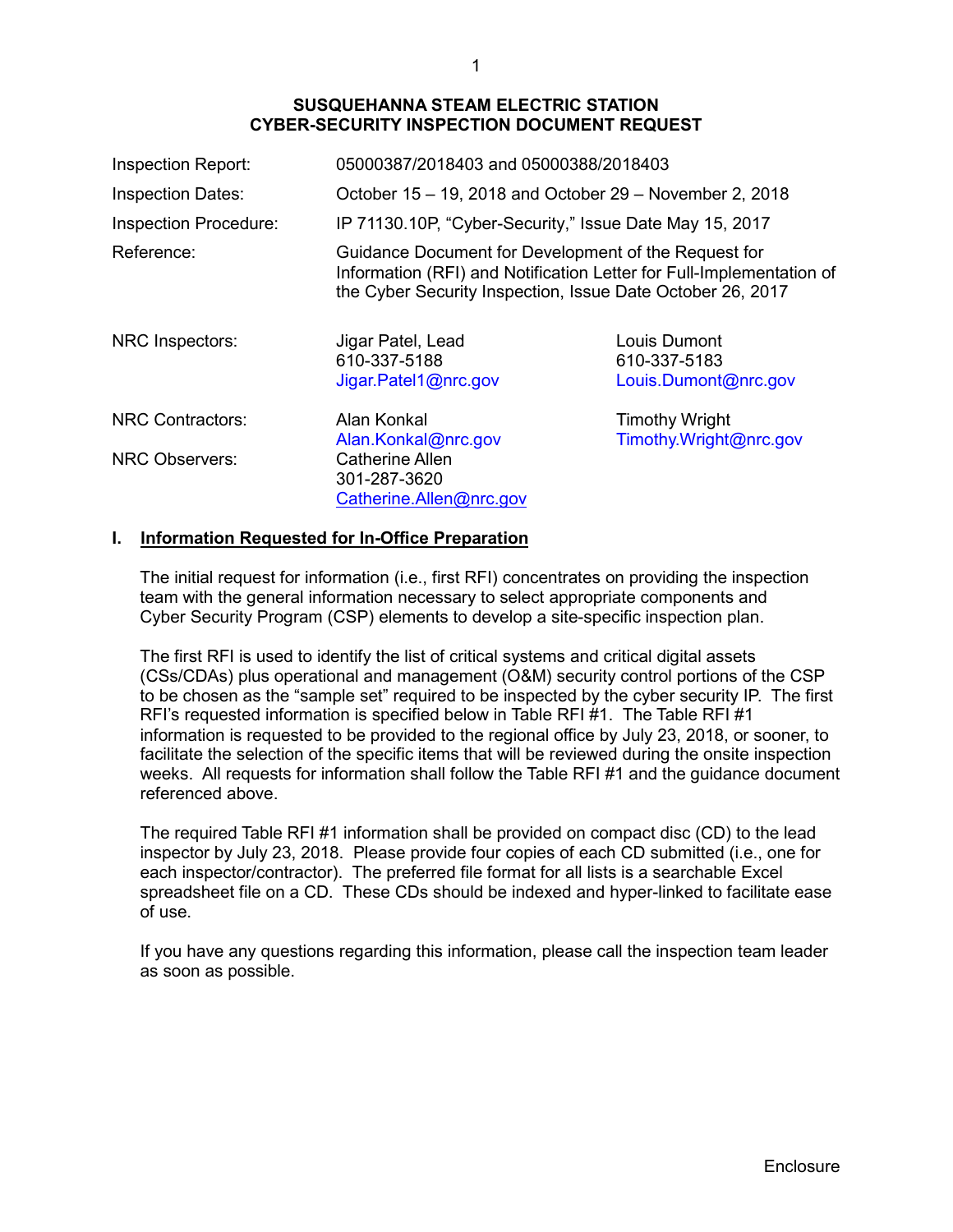| Table RFI#1                                  |                                                                                                                                                                                                                                           |                    |  |
|----------------------------------------------|-------------------------------------------------------------------------------------------------------------------------------------------------------------------------------------------------------------------------------------------|--------------------|--|
| Reference Section 3, Paragraph Number/Title: |                                                                                                                                                                                                                                           |                    |  |
| 1                                            | List All Identified Critical Systems and Critical Digital Assets                                                                                                                                                                          | All                |  |
| 2                                            | List CDA Facility and Site Ethernet - Transmission Control<br>Protocol/Internet Protocol (TCP/IP) Based Local Area Networks (LANs)<br>and Identify Those LAN's That Have Non-CDAs On Them                                                 | All                |  |
| 3                                            | List CDA Facility and Site Non-Ethernet TCP/IP Based LANs Including<br>Those Industrial Networks and Identify LANs That Have Non-CDAs On<br>Them                                                                                          | All                |  |
| 4                                            | Network Topology Diagrams (Be Sure To Include all Network Intrusion<br>Detection Systems (NIDS) and Security Information and Event<br>Management (SIEMs) for Emergency Preparedness (EP) networks and<br>Security Level 3 and 4 Networks) | All                |  |
| 8                                            | List All Network Security Boundary Devices for EP Networks and All<br>Network Security Boundary Devices for Levels 3 and 4                                                                                                                | All                |  |
| 9                                            | List CDA Wireless Industrial Networks                                                                                                                                                                                                     | All                |  |
| 11                                           | NIDS Documentation for Critical Systems That Have CDAs Associated<br>with Them                                                                                                                                                            | 11.a.1)<br>11.a.2) |  |
| 12 <sub>2</sub>                              | SIEM Documentation for Critical systems That Have CDAs Associated<br>with Them                                                                                                                                                            | 12.a.1)<br>12.a.2) |  |
| 14                                           | List EP and Security Onsite and Offsite Digital Communication Systems                                                                                                                                                                     | All                |  |
| 25                                           | <b>Cyber Security Assessment and Cyber Security Incident Response</b><br>Teams                                                                                                                                                            | All                |  |

In addition to the above information please provide the following:

- (1) Electronic copy of your current Cyber Security Plan
- (2) Electronic copy of summary of changes (if any), including any 10 CFR 50.54p analysis to support those changes, made to the originally approved Cyber Security Plan
- (3) Electronic copy of a matrix that summarizes what controls are in place to satisfy the controls required by Policies and Procedures
- (4) Electronic copy of the Updated Final Safety Analysis Report and technical specifications
- (5) Name(s) and phone numbers for the regulatory and technical contacts
- (6) Current management and engineering organizational charts

The inspection team will examine the returned documentation from the first RFI and identify/select specific systems and equipment (e.g., CSs/CDAs) to provide a more focused follow-up request to develop the second RFI (i.e., Table RFI #2). The inspection team will submit the specific systems and equipment list to your staff by August 20, 2018, which will identify the specific systems and equipment that will be utilized to evaluate the CSs/CDAs, defensive architecture, and the areas of the licensee's CSP selected for the cyber security inspection.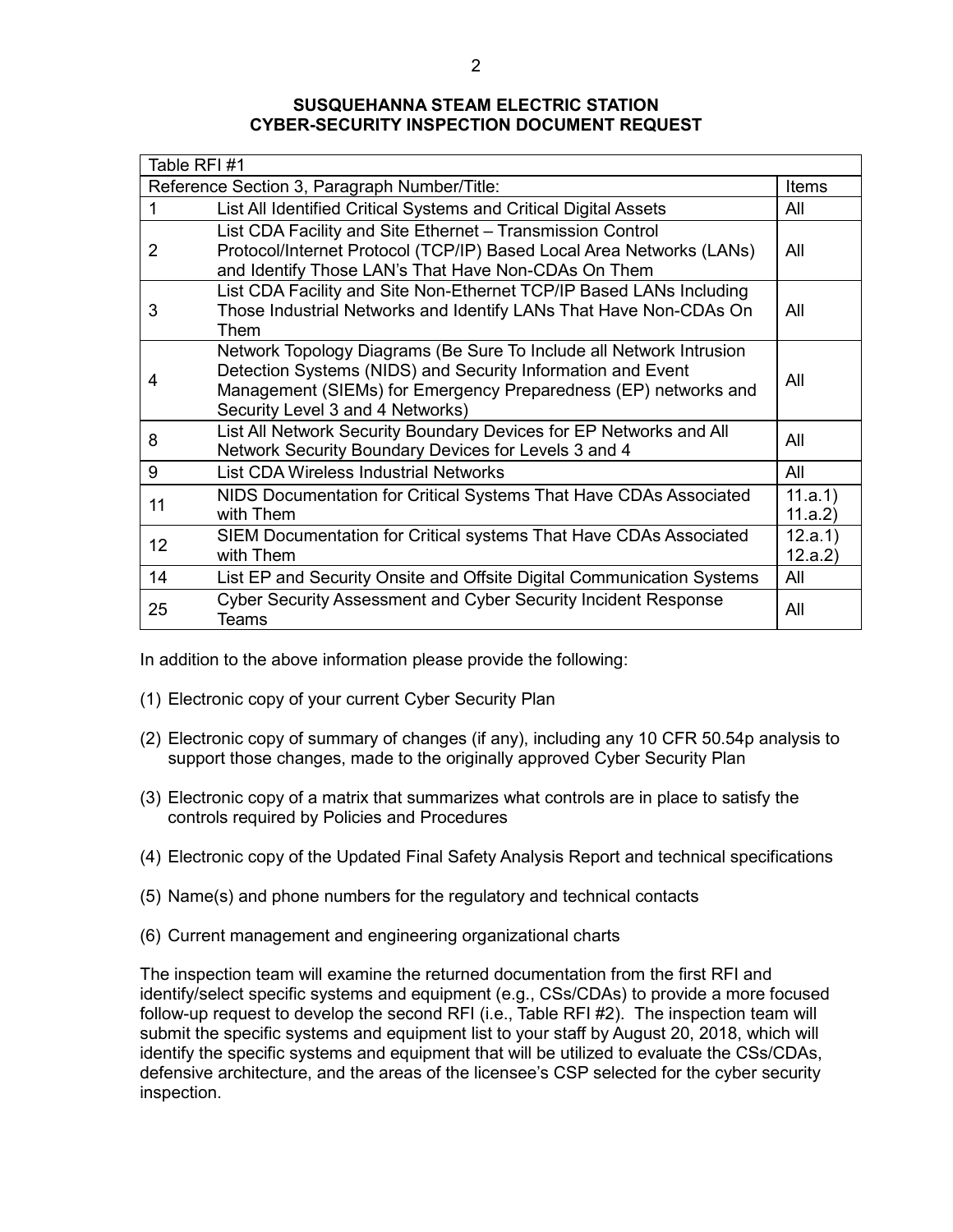### **II. Additional Information Requested to be Available Prior to Inspection**

As stated above, in Section I. of this enclosure, the inspection team will examine the returned documentation requested from Table RFI #1 and submit the list of specific systems and equipment to your staff by August 20, 2018 for the second RFI (i.e., RFI #2). The second RFI will request additional information required to evaluate the CSs/CDAs, defensive architecture, and the areas of your station's CSP selected for the cyber-security inspection. The additional information requested for the specific systems and equipment is identified in Table RFI #2. All requested information shall follow the Table RFI #2 and the guidance document referenced above.

The Table RFI #2 information shall be provided on CD to the lead inspector by September 17, 2018. Please provide four copies of each CD submitted (i.e., one for each inspector/contractor). The preferred file format for all lists is a searchable Excel spreadsheet file on a CD. These CDs should be indexed and hyper-linked to facilitate ease of use. If you have any questions regarding this information, please call the inspection team leader as soon as possible.

| Table RFI #2                       |                                                                                                       |                                       |
|------------------------------------|-------------------------------------------------------------------------------------------------------|---------------------------------------|
| Section 3, Paragraph Number/Title: |                                                                                                       | <b>Items</b>                          |
| 5                                  | Plant Computer System Block Diagram (If Plant Computer System Is<br>Selected for Inspection)          | All                                   |
| 6                                  | Plant Security System Block Diagram (If Security Computer System Is<br>Selected for Inspection)       | All                                   |
| $\overline{7}$                     | Systems That Are Distributed Block Diagrams (For Systems Selected<br>For Inspection)                  | All                                   |
| 10                                 | Host-Based Intrusion Detection System Documentation (For CDAs for<br>Systems Selected for Inspection) | 10.a.1)<br>10.a.2)                    |
| 13                                 | List all Maintenance and Test Equipment Used On CDAs for Systems<br>Selected for Inspection           | All                                   |
| 15                                 | <b>Configuration Management</b>                                                                       | All                                   |
| 16                                 | Supply Chain Management                                                                               | 16.b.<br>16.c.1)<br>16.c.5)<br>16.c.6 |
| 17                                 | Portable Media and Mobile Device Control                                                              | All                                   |
| 18                                 | Software Management                                                                                   | All                                   |
| 20                                 | <b>Vendor Access and Monitoring</b>                                                                   | All                                   |
| 21                                 | <b>Work Control</b>                                                                                   | All                                   |
| 22                                 | Device Access and Key Control                                                                         | All                                   |
| 23                                 | Password/Authenticator Policy                                                                         | All                                   |
| 24                                 | <b>User Account/Credential Policy</b>                                                                 | All                                   |
| 26                                 | Corrective Actions Since Last NRC Inspection                                                          | All                                   |

In addition to the above information please provide the following:

The documented CSP assessment and analysis for each CDA in each of the selected systems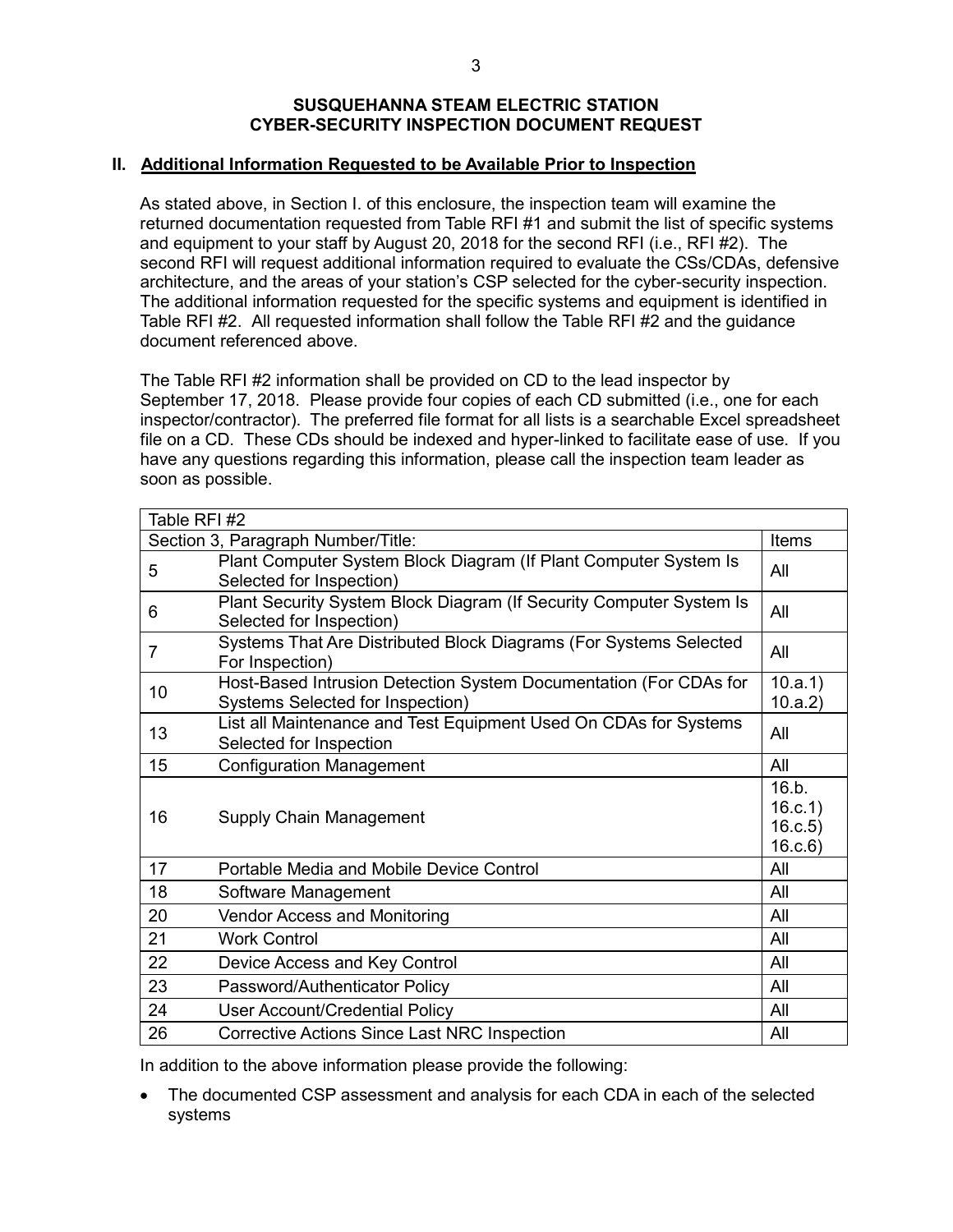### **III. Information Requested to be Available on First Day of Inspection**

For the specific systems and equipment identified in this enclosure's Section II., provide the following RFI (i.e., Table 1**ST** Week Onsite) on a CD by October 15, 2018, the first day of the inspection. All requested information shall follow the Table 1**ST** Week Onsite and the guidance document referenced above.

Please provide four copies of each CD submitted (i.e., one for each inspector/contractor). The preferred file format for all lists is a searchable Excel spreadsheet file on a CD. These CDs should be indexed and hyper-linked to facilitate ease of use. If you have any questions regarding this information, please call the inspection team leader as soon as possible.

| Table 1 <sup>st</sup> Week Onsite |                                                                                                     |                             |  |  |
|-----------------------------------|-----------------------------------------------------------------------------------------------------|-----------------------------|--|--|
| Section 3.                        | Items                                                                                               |                             |  |  |
| Paragraph Number/Title:           |                                                                                                     |                             |  |  |
| 10                                | Host-Based Intrusion Detection System Documentation for CDAs<br>for systems selected for inspection | 10.a.3<br>thru<br>10.a.12   |  |  |
| 11                                | NIDS Documentation for Critical Systems That Have CDAs<br>Associated with Them                      | 11.a.3)<br>thru<br>11.a.15  |  |  |
| 12                                | SIEM Documentation for Critical Systems That Have CDAs<br>Associated with Them                      | 12.a.3)<br>thru<br>12.a.14  |  |  |
| 16                                | Supply Chain Management                                                                             | 16.c.2<br>16.c.3<br>16.c.4) |  |  |
| 19                                | <b>Cyber Security Event Notifications</b>                                                           | All                         |  |  |

In addition to the above information please provide the following:

- (1) Copies of the following documents do not need to be solely available to the inspection team as long as the inspectors have easy and unrestrained access to them:
	- a. Original Final Safety Analysis Report Volumes;
	- b. Original Safety Evaluation Report and Supplements;
	- c. Final Safety Analysis Report Question and Answers;
	- d. Quality Assurance (QA) Plan;
	- e. Latest Individual Plant Examination for External Events/Probabilistic Risk Assessment Report; and
	- f. Vendor Manuals
- (2) Assessment and Corrective Actions:
	- a. The most recent Cyber Security QA audit and/or self-assessment; and
	- b. Corrective action documents (e.g., condition reports, including status of corrective actions) generated as a result of the most recent Cyber Security QA audit and/or self-assessment.